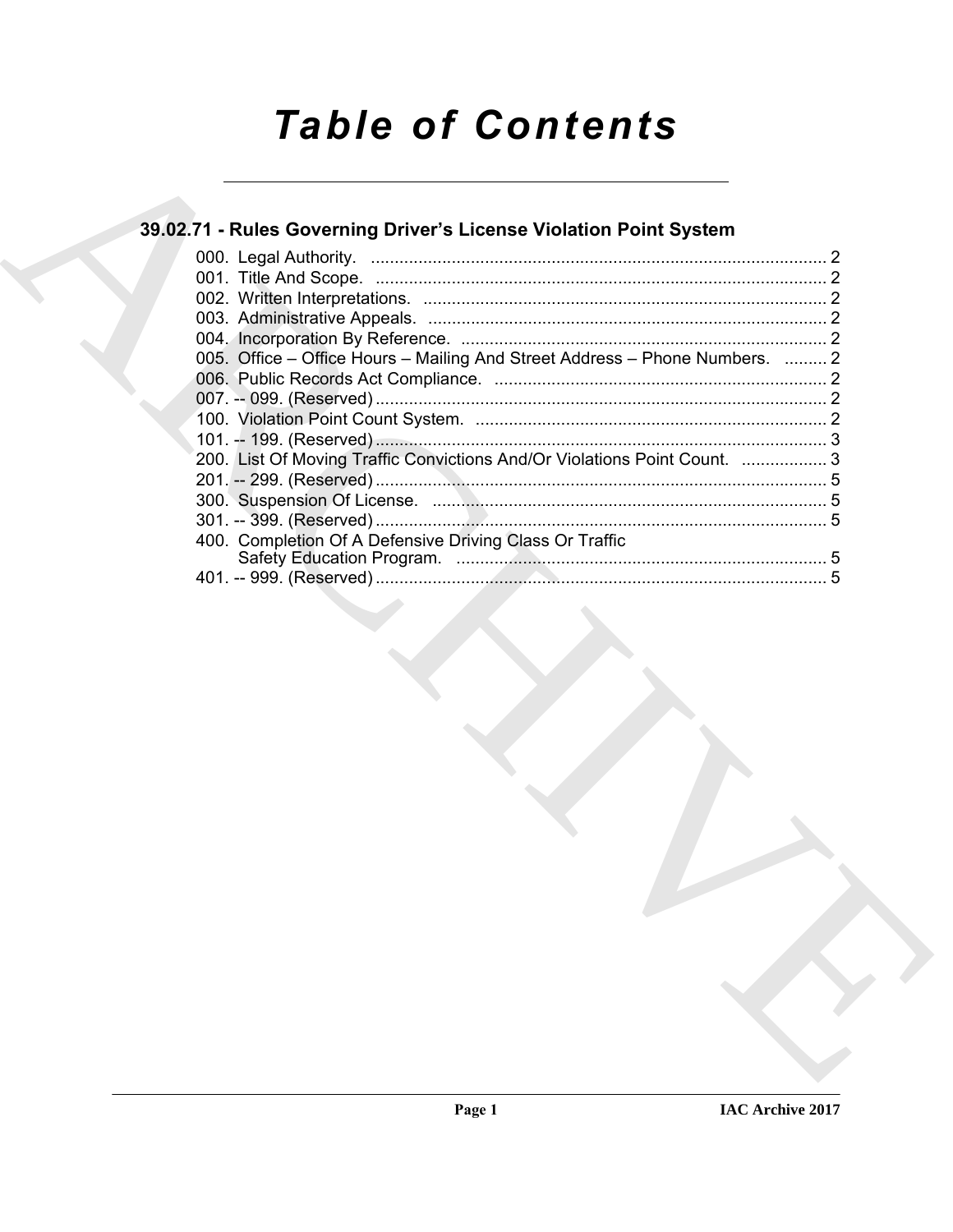#### **IDAPA 39 TITLE 02 CHAPTER 71**

#### **39.02.71 - RULES GOVERNING DRIVER'S LICENSE VIOLATION POINT SYSTEM**

#### <span id="page-1-1"></span><span id="page-1-0"></span>**000. LEGAL AUTHORITY.**

Under authority of Sections 49-201 and 49-326, Idaho Code, the Idaho Transportation Board adopts the following rule for Violation Point Count System for drivers licensed in Idaho. (7-20-89) rule for Violation Point Count System for drivers licensed in Idaho.

#### <span id="page-1-2"></span>**001. TITLE AND SCOPE.**

**01. Title**. This rule shall be known as IDAPA 39.02.71, "Rules Governing Driver's License Violation Point System." (3-30-01)

**02.** Scope. It is the purpose of this rule to establish guidelines for the implementation of a driver's iolation point system for drivers convicted of moving traffic violations and convictions. (3-30-01) license violation point system for drivers convicted of moving traffic violations and convictions.

#### <span id="page-1-3"></span>**002. WRITTEN INTERPRETATIONS.**

There are no written interpretations for this chapter. (3-30-01)

#### <span id="page-1-4"></span>**003. ADMINISTRATIVE APPEALS.**

This chapter does not provide for administrative appeals. (3-30-01)

#### <span id="page-1-5"></span>**004. INCORPORATION BY REFERENCE.**

There are no documents that have been incorporated by reference into this rule. (3-30-01)

#### <span id="page-1-6"></span>**005. OFFICE – OFFICE HOURS – MAILING AND STREET ADDRESS – PHONE NUMBERS.**

**Street and Mailing Address**. The Idaho Transportation Department maintains a central office in Boise at 3311 W. State Street, with mailing address of PO Box 7129, Boise ID 83707-1129. (4-4-13)

**02. Office Hours**. Daily office hours are 8:00 am to 5:00 pm, Mountain Time, except Saturday, Sunday and state holidays. (4-4-13)

**03. Telephone and FAX Numbers**. The central office may be contacted during office hours by phone at 208-334-8736 or by fax at 208-334-8739. (4-4-13)

#### <span id="page-1-7"></span>PUBLIC RECORDS ACT COMPLIANCE.

All records associated with this chapter are subject to and in compliance with the Idaho Public Records Act, as set forth in Title 74, Chapter 1, Idaho Code. (4-4-13) forth in Title 74, Chapter 1, Idaho Code.

#### <span id="page-1-8"></span>**007. -- 099. (RESERVED)**

#### <span id="page-1-12"></span><span id="page-1-10"></span><span id="page-1-9"></span>**100. VIOLATION POINT COUNT SYSTEM.**

**39.02.71 - RULES GOVERNING DRIVER'S LIGENER VIOLATION POINT SYSTEM<br>
WELL ALVITTIDENTY.**<br>
We are the control of the control of the control of the control of the control of the control of the control of the control of the **01. Points for Moving Traffic Violations**. The Idaho Code authorizes the Department to establish a violation point count system for drivers convicted of various moving traffic violations and infractions occurring either within the state of Idaho, or outside the state of Idaho. Therefore, a schedule of violation points for moving traffic violations and infractions has been established. Moving traffic violations and infractions are violations that occur while operating a motor vehicle. occur while operating a motor vehicle.

<span id="page-1-13"></span>**02. Violation Point Count List**. The following violation point count list includes moving violations and infractions in Idaho Code, and the appropriate sections. Convictions of moving violations and infractions not herein listed which are violations of a state law or municipal ordinance will receive three (3) violation points, except those for which mandatory suspension/revocation is required by statute or the statute provides a point exemption.

 $(1-1-14)$ 

<span id="page-1-11"></span>**03. Points Assessed**. Each moving traffic conviction and infractions shall be assessed from one (1) point for less serious violations to a maximum of four (4) points for more serious violations. The degree of seriousness of moving traffic violations and infractions has been determined by considering the possibility of bodily injury or property damage resulting from such violation. (7-1-97)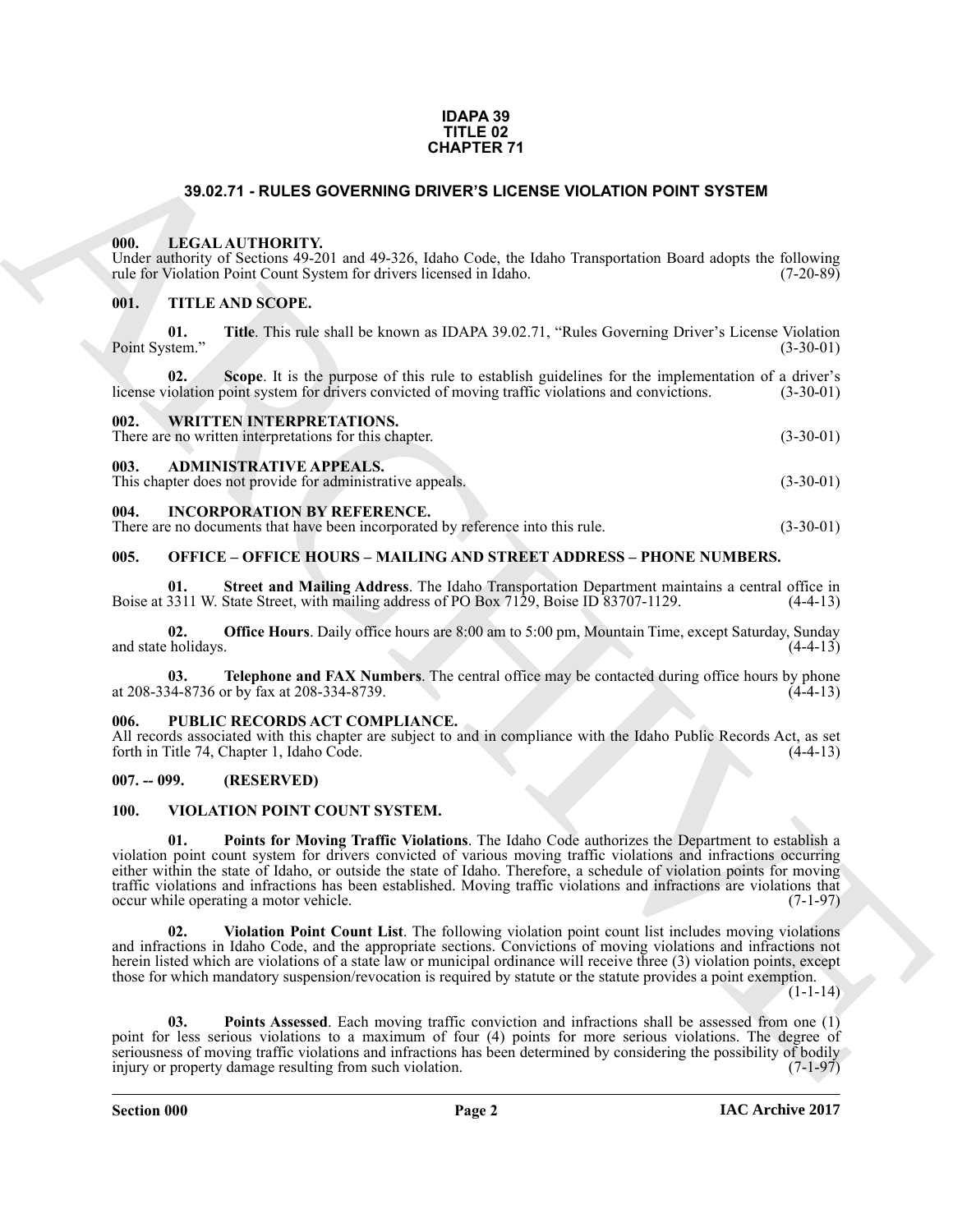### <span id="page-2-5"></span><span id="page-2-4"></span><span id="page-2-3"></span><span id="page-2-0"></span>**101. -- 199. (RESERVED)**

### <span id="page-2-2"></span><span id="page-2-1"></span>**200. LIST OF MOVING TRAFFIC CONVICTIONS AND/OR VIOLATIONS POINT COUNT.**

|                                                                                                                                                                                                                                                                                                                                                                                                                                                                                                                                                                                                                                                                         | <b>Idaho Transportation Department</b>                                                                           | <b>Driver's License Violation Point System</b> |  |
|-------------------------------------------------------------------------------------------------------------------------------------------------------------------------------------------------------------------------------------------------------------------------------------------------------------------------------------------------------------------------------------------------------------------------------------------------------------------------------------------------------------------------------------------------------------------------------------------------------------------------------------------------------------------------|------------------------------------------------------------------------------------------------------------------|------------------------------------------------|--|
| <b>Dual Violation</b> . In cases where the driver is convicted of more than one (1) violation arising from<br>04.<br>one $(1)$ occasion of arrest or citation, only one $(1)$ conviction will be counted and assessed points against the driver's<br>record. The conviction counted will be the one with the greater amount of points.<br>$(1-1-14)$<br>05.<br>Speeding Violation. Drivers convicted of traveling sixteen (16) miles per hour or more over the<br>posted maximum speed limit or exceeding the speed limit in a work zone will receive four (4) points. Driving<br>convictions of other speeding violations will receive three (3) points.<br>$(1-1-14)$ |                                                                                                                  |                                                |  |
| 06.                                                                                                                                                                                                                                                                                                                                                                                                                                                                                                                                                                                                                                                                     | <b>Exemptions.</b> No points will be assessed to an Idaho driving record for texting as defined per              |                                                |  |
|                                                                                                                                                                                                                                                                                                                                                                                                                                                                                                                                                                                                                                                                         | Section 49-1401A(2), Idaho Code, and Safety Restraint Use as defined per Sections 49-673(3) and (4), Idaho Code. |                                                |  |
|                                                                                                                                                                                                                                                                                                                                                                                                                                                                                                                                                                                                                                                                         |                                                                                                                  | $(1-1-14)$                                     |  |
| $101. - 199.$                                                                                                                                                                                                                                                                                                                                                                                                                                                                                                                                                                                                                                                           | (RESERVED)                                                                                                       |                                                |  |
| 200.                                                                                                                                                                                                                                                                                                                                                                                                                                                                                                                                                                                                                                                                    | LIST OF MOVING TRAFFIC CONVICTIONS AND/OR VIOLATIONS POINT COUNT.                                                |                                                |  |
| <b>Idaho Code</b>                                                                                                                                                                                                                                                                                                                                                                                                                                                                                                                                                                                                                                                       | <b>Convictions Reported by Court</b>                                                                             | <b>Point Count</b>                             |  |
| 49-603                                                                                                                                                                                                                                                                                                                                                                                                                                                                                                                                                                                                                                                                  | <b>Starting Parked Vehicle</b>                                                                                   | two $(2)$                                      |  |
| 49-604                                                                                                                                                                                                                                                                                                                                                                                                                                                                                                                                                                                                                                                                  | Limitations On Backing                                                                                           | one $(1)$                                      |  |
| 49-605                                                                                                                                                                                                                                                                                                                                                                                                                                                                                                                                                                                                                                                                  | <b>Driving Upon Sidewalk</b>                                                                                     | three $(3)$                                    |  |
| 49-606                                                                                                                                                                                                                                                                                                                                                                                                                                                                                                                                                                                                                                                                  | <b>Coasting Prohibited</b>                                                                                       | two $(2)$                                      |  |
| 49-612                                                                                                                                                                                                                                                                                                                                                                                                                                                                                                                                                                                                                                                                  | Obstruction To Driver's View Or Driving Mechanism                                                                | three $(3)$                                    |  |
| 49-614                                                                                                                                                                                                                                                                                                                                                                                                                                                                                                                                                                                                                                                                  | Stopping When Traffic Obstructed                                                                                 | one $(1)$                                      |  |
| 49-615                                                                                                                                                                                                                                                                                                                                                                                                                                                                                                                                                                                                                                                                  | Drivers To Exercise Due Care                                                                                     | three $(3)$                                    |  |
| 49-616                                                                                                                                                                                                                                                                                                                                                                                                                                                                                                                                                                                                                                                                  | Driving Through Safety Zone Prohibited                                                                           | two $(2)$                                      |  |
| 49-619                                                                                                                                                                                                                                                                                                                                                                                                                                                                                                                                                                                                                                                                  | Slow Moving Vehicles                                                                                             | two $(2)$                                      |  |
| 49-623(4)                                                                                                                                                                                                                                                                                                                                                                                                                                                                                                                                                                                                                                                               | Authorized Emergency Or Police Vehicles                                                                          | three $(3)$                                    |  |
| 49-624                                                                                                                                                                                                                                                                                                                                                                                                                                                                                                                                                                                                                                                                  | Duty Upon Approaching A Stationary Police Vehicle Or An Emergency Vehicle<br><b>Displaying Flashing Lights</b>   | three $(3)$                                    |  |
| 49-625                                                                                                                                                                                                                                                                                                                                                                                                                                                                                                                                                                                                                                                                  | Operation Of Vehicles On Approach Of Authorized Emergency<br>Or Police Vehicles                                  | three $(3)$                                    |  |
| 49-626                                                                                                                                                                                                                                                                                                                                                                                                                                                                                                                                                                                                                                                                  | Following Fire Apparatus Prohibited                                                                              | three $(3)$                                    |  |
| 49-627                                                                                                                                                                                                                                                                                                                                                                                                                                                                                                                                                                                                                                                                  | <b>Crossing Fire Hose</b>                                                                                        | one(1)                                         |  |
| 49-630                                                                                                                                                                                                                                                                                                                                                                                                                                                                                                                                                                                                                                                                  | Drive On Right Side Of Roadway - Exceptions                                                                      | three $(3)$                                    |  |
| 49-631                                                                                                                                                                                                                                                                                                                                                                                                                                                                                                                                                                                                                                                                  | Passing Vehicles Proceeding In Opposite Directions                                                               | two $(2)$                                      |  |
| 49-632                                                                                                                                                                                                                                                                                                                                                                                                                                                                                                                                                                                                                                                                  | Overtaking A Vehicle On Left                                                                                     | three $(3)$                                    |  |
| 49-633                                                                                                                                                                                                                                                                                                                                                                                                                                                                                                                                                                                                                                                                  | When Passing On The Right Is Permitted                                                                           | two $(2)$                                      |  |
| 49-634                                                                                                                                                                                                                                                                                                                                                                                                                                                                                                                                                                                                                                                                  | Limitations On Overtaking On The Left                                                                            | three $(3)$                                    |  |
| 49-635                                                                                                                                                                                                                                                                                                                                                                                                                                                                                                                                                                                                                                                                  | Further Limitations On Driving On Left Of Center Of Highway                                                      | three $(3)$                                    |  |
| 49-636                                                                                                                                                                                                                                                                                                                                                                                                                                                                                                                                                                                                                                                                  | One-way Highways                                                                                                 | one $(1)$                                      |  |
|                                                                                                                                                                                                                                                                                                                                                                                                                                                                                                                                                                                                                                                                         |                                                                                                                  |                                                |  |
| 49-637                                                                                                                                                                                                                                                                                                                                                                                                                                                                                                                                                                                                                                                                  | Driving On Highways Laned For Traffic                                                                            | one $(1)$                                      |  |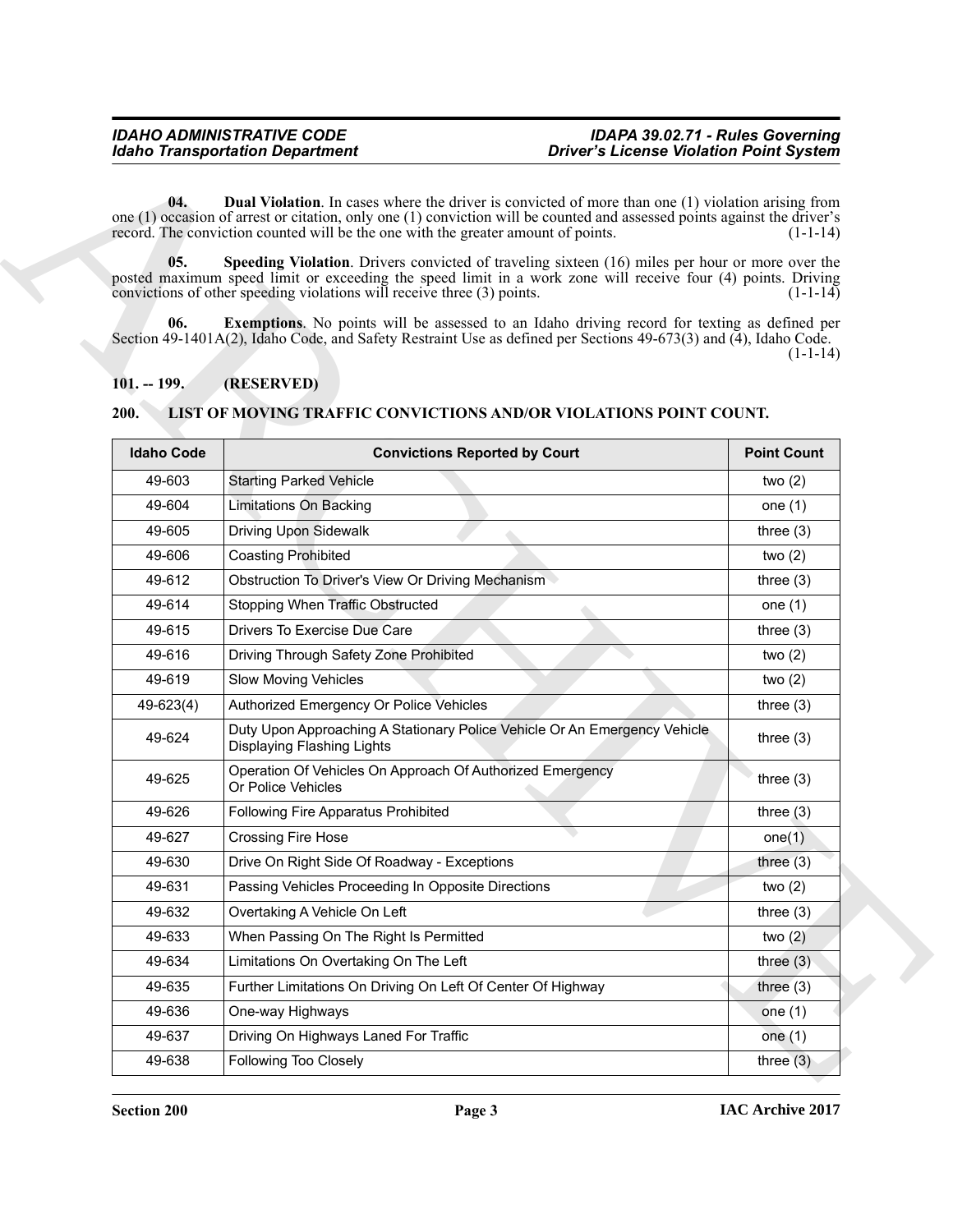### *IDAHO ADMINISTRATIVE CODE IDAPA 39.02.71 - Rules Governing Idaho Transportation Department Driver's License Violation Point System*

| <b>Idaho Code</b>     | <b>Convictions Reported by Court</b>                                   | <b>Point Count</b>        |
|-----------------------|------------------------------------------------------------------------|---------------------------|
| 49-639                | Turning Out Of Slow Moving Vehicles                                    | two $(2)$                 |
| 49-640                | Vehicles Approaching Or Entering Unmarked Or Uncontrolled Intersection | three $(3)$               |
| 49-641                | Vehicle Turning Left                                                   | three $(3)$               |
| 49-642                | Vehicle Entering Highway                                               | three $(3)$               |
| 49-643                | <b>Highway Construction And Maintenance</b>                            | three $(3)$               |
| 49-644                | Required Position And Method Of Turning                                | three $(3)$               |
| 49-645                | <b>Limitations On Turning Around</b>                                   | three $(3)$               |
| 49-648                | Obedience To Signal Indicating Approach Of Train                       | four $(4)$                |
| 49-649                | Compliance With Stopping Requirement At All Railroad Grade Crossings   | four $(4)$                |
| 49-650                | Moving Heavy Equipment At Railroad Grade Crossings                     | three $(3)$               |
| 49-651                | Emerging From Alley, Driveway Or Building                              | three $(3)$               |
| 49-652                | School Safety Patrols - Failure to Obey Unlawful                       | three $(3)$               |
| 49-654                | Basic Rule And Maximum Speed Limits                                    | three $(3)$<br>four $(4)$ |
| 49-655                | Minimum Speed Regulation                                               | three $(3)$               |
| 49-656                | <b>Special Speed Limitations</b>                                       | three $(3)$<br>four $(4)$ |
| 49-657                | Work Zone Speed Limits                                                 | four $(4)$                |
| 49-658                | School Zone Speed Limit                                                | three $(3)$               |
| 49-663                | Restricted Use Of Neighborhood Electric Vehicles On Highways           | two $(2)$                 |
| $49 - 673(3)$ & $(4)$ | <b>Safety Restraint Use</b>                                            | Exempt                    |
| 49-702                | Pedestrians' Right Of Way In Crosswalks                                | three $(3)$               |
| 49-706                | Blind And/Or Hearing Impaired Pedestrian Has Right-of-Way              | three $(3)$               |
| 49-707                | Pedestrians' Right-of-Way On Sidewalks                                 | three $(3)$               |
| 49-801                | Obedience To And Required Traffic Control Devices                      | three $(3)$               |
| 49-802                | <b>Traffic Control Signal Legend</b>                                   | three $(3)$               |
| 49-804                | <b>Flashing Signals</b>                                                | three $(3)$               |
| 49-806                | Lane Use Control Signals                                               | three $(3)$               |
| 49-807(2)             | Stop Signs                                                             | three $(3)$               |
| 49-807(3)             | Failure To Yield - Signed Intersection                                 | three $(3)$               |
| 49-808                | Turning Movements And Required Signals                                 | three $(3)$               |
| 49-1302               | Duty To Give Information In Accident Involving Damage To A Vehicle     | four $(4)$                |
| 49-1303               | Duty Upon Striking Unattended Vehicle                                  | four $(4)$                |
| 49-1304               | Duty Upon Striking Fixtures Upon Or Adjacent To A Highway              | four $(4)$                |
| 49-1401(3)            | Inattentive Driving                                                    | three $(3)$               |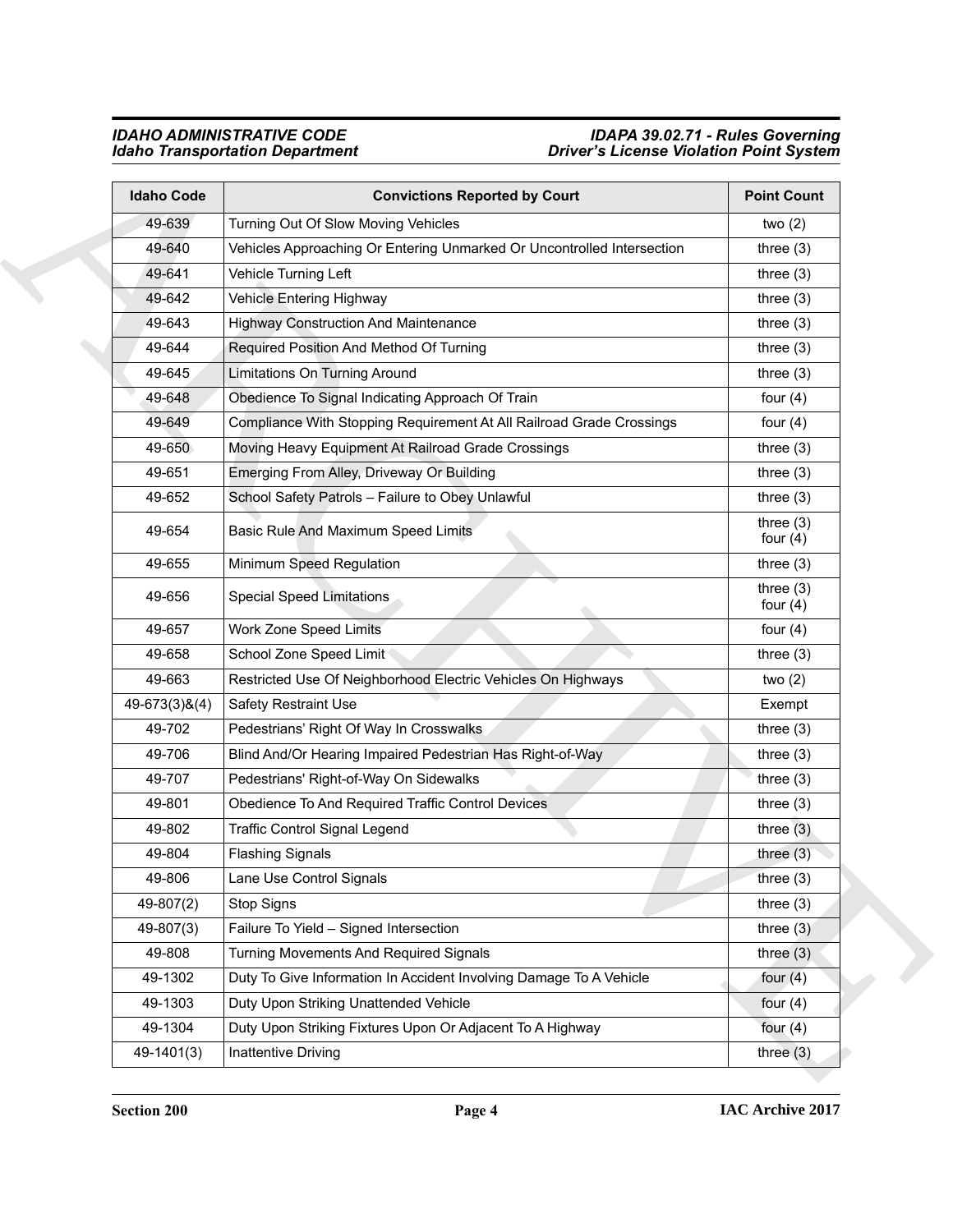#### *IDAHO ADMINISTRATIVE CODE IDAPA 39.02.71 - Rules Governing Idaho Transportation Department Driver's License Violation Point System*

| <b>Idaho Code</b>                              | <b>Convictions Reported by Court</b>                                                                                                                                                                                                                                                                                                                                                                                                                                                                                                                                               | <b>Point Count</b> |
|------------------------------------------------|------------------------------------------------------------------------------------------------------------------------------------------------------------------------------------------------------------------------------------------------------------------------------------------------------------------------------------------------------------------------------------------------------------------------------------------------------------------------------------------------------------------------------------------------------------------------------------|--------------------|
| 49-1401A                                       | <b>Texting While Driving</b>                                                                                                                                                                                                                                                                                                                                                                                                                                                                                                                                                       | Exempt             |
| 49-1419                                        | Obedience To Traffic Direction                                                                                                                                                                                                                                                                                                                                                                                                                                                                                                                                                     | two $(2)$          |
| 49-1421(1)                                     | Driving On Divided Highways                                                                                                                                                                                                                                                                                                                                                                                                                                                                                                                                                        | one $(1)$          |
| 49-1421(2)                                     | <b>Restricted Access</b>                                                                                                                                                                                                                                                                                                                                                                                                                                                                                                                                                           | one $(1)$          |
| 49-1422                                        | Overtaking And Passing School Bus                                                                                                                                                                                                                                                                                                                                                                                                                                                                                                                                                  | four $(4)$         |
| 49-1424                                        | Racing On Public Highways                                                                                                                                                                                                                                                                                                                                                                                                                                                                                                                                                          | four $(4)$         |
|                                                |                                                                                                                                                                                                                                                                                                                                                                                                                                                                                                                                                                                    | $(7-21-17)T$       |
| $201. - 299.$                                  | (RESERVED)                                                                                                                                                                                                                                                                                                                                                                                                                                                                                                                                                                         |                    |
|                                                |                                                                                                                                                                                                                                                                                                                                                                                                                                                                                                                                                                                    |                    |
| 300.                                           | <b>SUSPENSION OF LICENSE.</b>                                                                                                                                                                                                                                                                                                                                                                                                                                                                                                                                                      |                    |
| 01.                                            | Twelve Points. When a driver accumulates twelve (12) or more points in any twelve (12) month<br>period of time, the suspension period shall be for thirty (30) days.                                                                                                                                                                                                                                                                                                                                                                                                               | $(7-20-89)$        |
| 02.                                            | Eighteen Points. When a driver accumulates eighteen (18) or more points within any twenty-four<br>$(24)$ month period of time, the suspension period shall be for ninety $(90)$ days.                                                                                                                                                                                                                                                                                                                                                                                              | $(7-20-89)$        |
| 03.                                            | <b>Twenty-Four Points.</b> When a driver accumulates twenty-four (24) or more points within any<br>thirty-six $(36)$ month period of time, the suspension period shall be for six $(6)$ months.                                                                                                                                                                                                                                                                                                                                                                                    | $(7-20-89)$        |
|                                                |                                                                                                                                                                                                                                                                                                                                                                                                                                                                                                                                                                                    |                    |
| $301. - 399.$                                  | (RESERVED)                                                                                                                                                                                                                                                                                                                                                                                                                                                                                                                                                                         |                    |
| 400.<br>PROGRAM.                               | <b>COMPLETION OF A DEFENSIVE DRIVING CLASS OR TRAFFIC SAFETY EDUCATION</b>                                                                                                                                                                                                                                                                                                                                                                                                                                                                                                         |                    |
| 01.                                            | Removal of Points Upon Completion of Defensive Driving Class or Traffic Safety Education<br><b>Program</b> . Three (3) points may be removed from an Idaho driving record upon the driver's completion of an<br>approved defensive driving class or points may be removed from an infraction upon the driver's completion of an<br>approved traffic safety education program. Points may only be removed from a driver's record once every three (3)<br>years. This time restriction begins on the completion date of either a defensive driving class or traffic safety education | $(1-1-14)$         |
| a.                                             | For completion of a defensive driving class, points are only removed from the violation point count                                                                                                                                                                                                                                                                                                                                                                                                                                                                                | $(1-1-14)$         |
| program.<br>total on the driving record.<br>b. | For completion of a traffic safety education program as provided in Section 50-336, Idaho Code,<br>points are removed from the conviction for which the traffic safety education program was taken.                                                                                                                                                                                                                                                                                                                                                                                | $(1-1-14)$         |
| 02.                                            | Driving Conviction Cannot Be Removed. A driver may not remove a driving conviction from his<br>record by attending a defensive driving class or a traffic safety education program.                                                                                                                                                                                                                                                                                                                                                                                                | $(1-1-14)$         |
| 03.<br>education program.                      | Suspension for Excessive Points. Once the department has suspended a driver for excessive<br>points, that driver may not waive the suspension action by attending a defensive driving class or traffic safety                                                                                                                                                                                                                                                                                                                                                                      | $(1-1-14)$         |
| 04.                                            | Driver May Not Reserve Point Reduction. When a driver completes a defensive driving class or<br>traffic safety education program but has no violation points on his driver record, he may not reserve a point reduction<br>for use on a future point-assessing violation.                                                                                                                                                                                                                                                                                                          | $(1-1-14)$         |

### <span id="page-4-0"></span>**201. -- 299. (RESERVED)**

#### <span id="page-4-12"></span><span id="page-4-11"></span><span id="page-4-10"></span><span id="page-4-1"></span>**300. SUSPENSION OF LICENSE.**

#### <span id="page-4-13"></span><span id="page-4-2"></span>**301. -- 399. (RESERVED)**

#### <span id="page-4-8"></span><span id="page-4-7"></span><span id="page-4-5"></span><span id="page-4-3"></span>**400. COMPLETION OF A DEFENSIVE DRIVING CLASS OR TRAFFIC SAFETY EDUCATION PROGRAM.**

<span id="page-4-9"></span><span id="page-4-6"></span><span id="page-4-4"></span>**Section 300 Page 5**